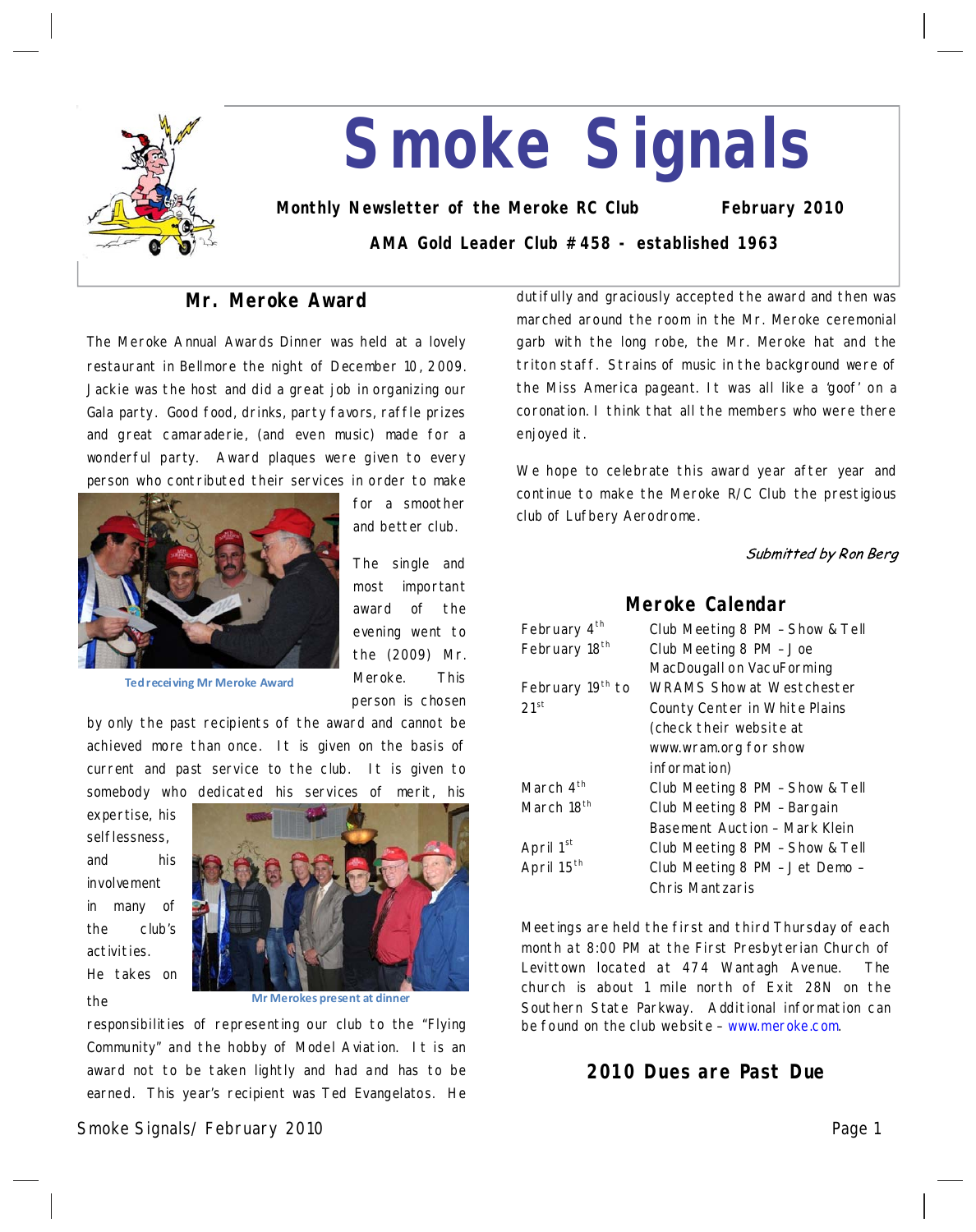## **Club Officers & Volunteers**

| President                              | Ted Evangelatos<br>516-848-9987             | tevangela to s@yahoo.com             |
|----------------------------------------|---------------------------------------------|--------------------------------------|
| Vice President                         | Jaclyn Tavolario<br>516-679-1926            | jrlgems@aol.com                      |
| Treasurer                              | Herb Henery<br>631-665-6274                 | hahenery@aol.com                     |
| Recording                              | Dave Bell                                   | dave.bell0323@verizon.net            |
| Secretary                              | 516-633-0034                                |                                      |
| Corresponding<br>Secretary             | Curtis<br>Underdue                          | curtisu@msn.com                      |
| <b>Board of Directors</b>              | 917-213-4459<br>Tony Pollio<br>516-794-9637 | rctony@optonline.net                 |
|                                        | Nelson Ramos<br>631-470-2889                | nel98rc@verizon.net                  |
|                                        | Russell Rhine<br>516-484-0368               | rrhine@optonline.net                 |
|                                        | Ed Wiemann<br>516-735-0733                  | eww46@man.com                        |
| Chief<br><b>Field Controller</b>       | Bob Reynolds<br>516-775-4377                | mrbrew@optonline.net                 |
| Asst Chief<br><b>Field Controllers</b> | Tony Pollio<br>516-794-9637<br>Ed Wiemann   | rctony@optonline.net                 |
| Field Safety                           | 516-735-0733<br>Doug Frie                   | eww46@man.com<br>dfrie@optonline.net |
| Of ficer                               | 516-481-4089                                |                                      |
| Smoke Signals                          | Russell Rhine                               | rrhine@optonline.net                 |
| Editor                                 | 516-484-0368                                |                                      |
| Membership                             | Frank Lasala                                | Lou Pinto                            |
| Committee                              | Jaclyn Tavolario                            | Harvey Schwartz                      |
| Programs                               | <b>TBA</b>                                  |                                      |
| <b>Education</b>                       | Charlie Lando                               |                                      |
| Friends of Cedar<br>Creek              | George Carley                               | Ed Wiemann                           |
| Building Program                       | Charlie Lando<br>Nelson Ramos               |                                      |
| Archivists                             | Ron Berg                                    |                                      |
| Webmaster<br>Social (Coffee)           | Ted Evangelatos<br>I rv Kreutel             | AI Hammer                            |
|                                        | Herb Henery                                 |                                      |
| <b>Raffles</b>                         | Curtis<br>Underdue                          |                                      |
| Show and Tell                          | Ed Wiemann                                  |                                      |
| Video Librarian                        | Bob Cook                                    |                                      |
| Audio/Visual                           | Tom Cott                                    |                                      |
| Come Fly With Me                       | Charlie Lando                               | Dave Bell                            |
| Open Fly-In                            | Jaclyn Tavolario                            |                                      |
| TAG Program                            | Charlie Lando                               |                                      |
| Monthly Fun Fly                        | Jaclyn Tavolario                            | Gene Kolakowski                      |
| Dinner                                 | Jaclyn Tavolario                            |                                      |
| Picnic                                 | Chris Mantzaris                             |                                      |
| <b>Contest Directors</b>               | Allen Berg                                  | Tony Pollio                          |
|                                        | Ernie Schack                                | Tom Scotto                           |
| Flight Instructors _                   | Allen Berg<br>Douglas Frie                  | Ted Evangelatos                      |
|                                        | Mark Klein                                  | Dan Gramenga<br>Gene Kolakowski      |
|                                        | Ken Mandel                                  | Tim Murphy                           |
|                                        | Tony Pollio                                 | Mike Hagens*                         |
|                                        | Bob Reynolds                                | Harvey Schwartz                      |
|                                        | <b>Bill Streb</b>                           | AI Weiner                            |
| *Flight Instruction                    | Mike Hagens                                 | 516-546-6773                         |

## **From The President**

Once again this month I would like to address the need for volunteers for our Club's activities. The Meroke RC Club are one of the most active clubs in our part of the country. From Flight Instructing to the monthly Fun Fly, from the TAG program to the Building Club to the Open Fun Fly, we have lined up an impressive array of activities second to none.

All these functions however are carried through by a handful of members who, putting aside their personal obligations to work and family, dedicate the time and energy to complete their projects.

The Club needs these functions. They add value to our organization, and help elevate it to an enviable status, making it a better club that people want to join. People will come to the Merokes if they know that we can teach them how to fly, show them how to better put together an airplane, challenge them to become better pilots by participating in our flying events. And they will come join us because of these added values.

But how many times, over how many months and years will the same people be doing the same, and more. work over and over again? How many articles will "Dr. Phil" prepare for the monthly newsletter, and how many Education lectures will he organize without any help? How many newsletters will Russ Rhine put together with only Dr Phil's help? And how many Open Fun Fly's has Ernie Schack planned and executed for the Merokes in the past and current decade?

It seems that my pleas to the membership have started to bear fruit. I see more people approaching the Board offering help. This is very encouraging. But we need more. We need assistance in several Committees, such as:

- · Educational Programs
- Monthly One Fly
- Newsletter contributors
- Open Fun Fly
- **Membership**

So please step up and help. It is a thankless job, and all our volunteers get in the end is a pat on the back and a"Thank You." But at least we get the satisfaction of giving something back to the hobby, which is what brought us all together in the first place. And the more we give, the more get in return.

I look forward to hearing from you at the next meeting.

Smoke Signals/February 2010 **Page 2** Page 2

**Coordinator**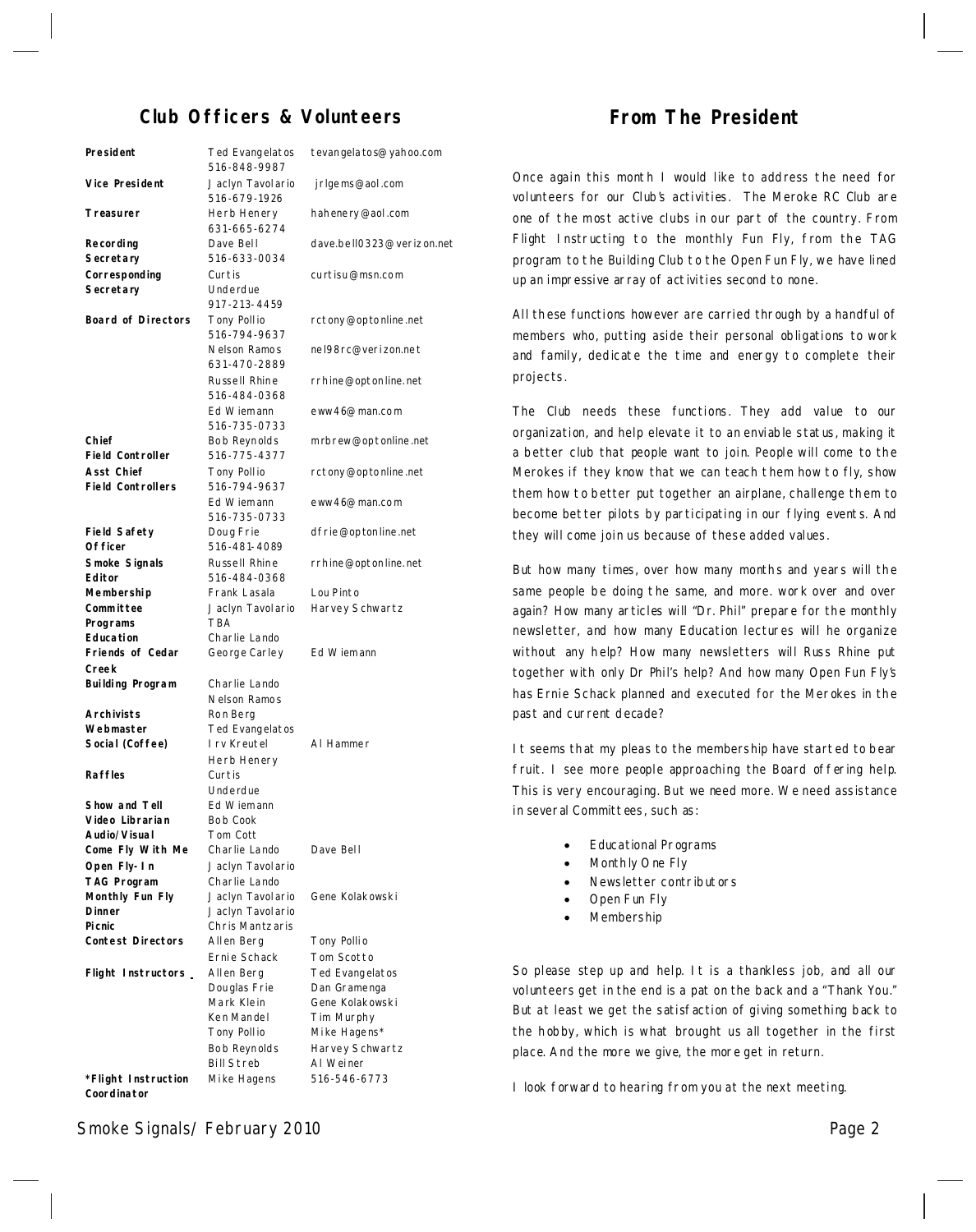## **Lufbery Aerodrome**

With our success in being able to name our flying field Lufbery Aerodrome, I authored an article for the AMA's Model Aviation magazine. It has been approved by the Editor and will appear in a future edition of the publication. There is no indication when they will have space for this article, therefore I have decided to add it to this month's Smoke Signals.

#### It was a true team effort and my thanks goes out to all who were involved in our successful venture.

One of the problems facing our hobby is the loss of flying fields. As members of the Meroke RC Club, we have been confronted by a number of issues over the past few years jeopardizing the future of our field. Located at the far end of Cedar Creek Park in Seaford, New York, it is one of the few flying fields to survive on Long I sland.

Just overa year ago, two of our members–Ernie Schack and Bob Cook – brought to my attention a very interesting fact. In the early 1900s, during World War I, there was a military training facility for pilots on the very spot where our RC flying field is today. What made it more interesting, was that the field was named after a distinguished WW I flying ace–Major Raoul Lufbery.



**Sleeping Quarters forthe Enlisted Men and Officers Assigned to Lufbery Field(Photo Courtesy of Josh Soren)**

Major Lufbery, born of American and French parents made a name for himself while flying with the Lafayette

Smoke Signals/ February 2010 **Page 3** Page 3

Escadrille. His first air combat kill was recorded in August of 1916 and he went on to record a total of 17 kills–all over enemy territory. Once the United States entered the war, Major Lufbery joined the infamous 94<sup>th</sup> Aero Squadron in the newly formed American Air Service. With his combat experience, Lufbery spent time as a flight instructor and taught Captain Eddie Rickenbacker, who went on to become the top American Ace of the war, how to fly in combat.

On the morning of May 19, 1918, Lufbery borrowed another pilot's Nieuport and chased after a German reconnaissance plane that was flying a low level photographic mission over the airfield of the  $94<sup>th</sup>$  Aero Squadron, near Nancy, France. While pursuing the German aircraft, a tracer bullet from the Albatros ripped into The Nieuport's fuel tank and the Lufbery's aircraft burst into flames. He jumped from his plane at a height of two hundred feet to avoid the slow torture of burning to a crisp. A few years ago, the movie "Flyboys" was loosely written around his life.

On July 31,1918, the military services of the United States commissioned 4 new airfields on Long Island. One of these, named Lufbery Field, was a facility to train new pilots for eventual deployment to the war in Europe. There were approximately 200 military personnel stationed at the field along with 12 Curtis Jenneys. This field was located in the area where we now fly our radio control airplanes and helicopters. A year after it was opened, the field was closed due to the armistice. Josh Soren, President of the Wantagh Historical and Preservation Society on Long I sland, has in his possession a few photos of the field and allowed me todigitally scan the very fragile original prints.

With this in mind, we decided to hopefully give some historical perspective to our field, and maybe keep it active for a long time. The Merokes formed a committee to pursue our goal of renaming the field. Charlie Lando, Harvey Schwartz and myself, along with the Nassau County Historian, Ed Smits, met at the beginning of last summer to initiate our plan. As the Editor of the Merokes newsletter Smoke Signals, I already did a lot of research into Major Lufbery and the field named in his honor. After a few meetings, and endless telephone calls and emails, we had a finished proposal. To strengthen our case, we solicited letters of support from a few very prominent people within Nassau County, including Josh Soren and Andrew Parton, Executive Director of the Cradle of Aviation Museum located a few miles from the field.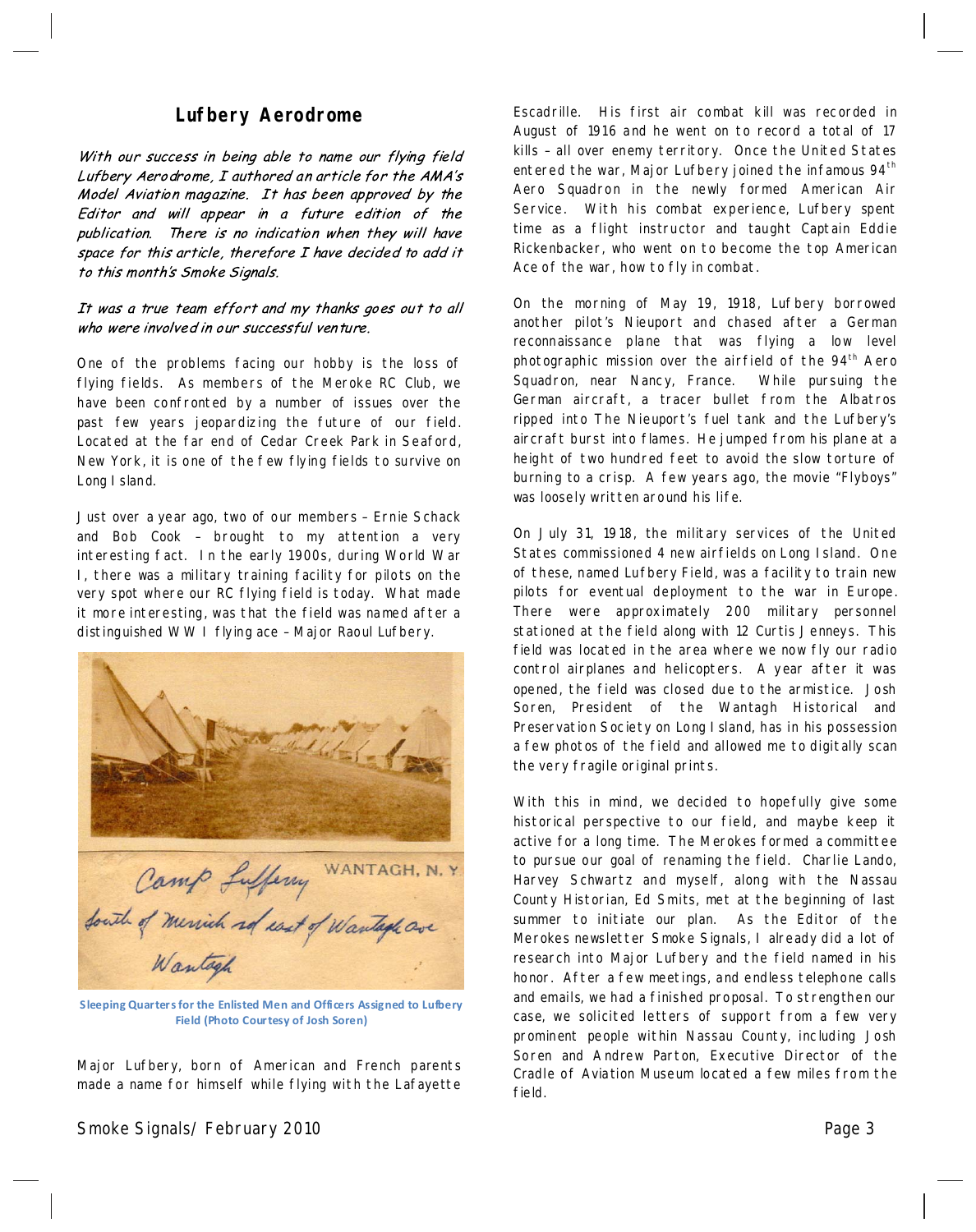Once completed, our proposal along with our support letters was sent to Tom Suozzi, the then Nassau County Executive. In retrospect, our timing might not have been prudent. There was a pending issue of adding facilities to Cedar Creek Park including a go-kart track that could have jeopardized the field. Our proposal for a name change was not a pressing issue for Mr Suozzi as he was involved in his campaign for a third term in office, as well



**Flying Field is in the Front, Canvas Hangars are in Right Rear and Support Facilities in Left Rear of Photo (Photo Courtesy of Josh Soren)** 

as being involved in many other county matters. With the local residents in an uproar, the plans for the park eventually fizzled, and Mr Suozzi passed our proposal onto the Commissioner of Parks - Jose Lopez. With the increased political tensions in the County prior to the November elections, very little happened regarding our proposal for the next few months. After the elections and a lot of behind the scenes work, our proposal was passed onto the County's legal department. Two of the County's legislators - David Denenberg (D) and Dennis Dunne (R) – whose constituents live in the area surrounding Cedar Creek Park, jumped head first into supporting our plan to name the field after Major Lufbery. It was a true bipartisan effort as they were able to quickly move the proposal along.

At the first County Legislature meeting this past December, our committee attended; in order to, present our proposal to the legislative committee responsible for voting for and hopefully passing our proposal onto the entire County Legislature. With the day's meeting starting at 10:00 am, it wasn't until almost 8:00 pm when we got to the podium to present. The legislative committee voted unanimously to have our proposal made into a resolution to be voted on later in the month. We received a great holiday present, when the entire

Smoke Signals/ February 2010 Page 4

legislature voted unanimously to approve the resolution on the Monday before Christmas. We are extremely pleased with the behind the scenes efforts that allowed legislators Denenberg and Dunne to move our proposal through the County Governmentat a difficult time. We officially now have the rights to name our flying field– Lufbery Aerodrome.

Many aviation historians consider Long Island the true birthplace of aviation in the United States. On the morning of July 17, 1909, Glenn Curtiss guided his delicate "aeroplane", the Gold Bug, into the air above the Mineola Fairgrounds. For the next 100 years, Long Island was the scene of intense aviation activity. We initiated our efforts during the centennial year of Long Island Aviation and hoped to reach our goal by year's end and we did with a few days to spare.

We are now left with a few fun tasks after a hard fought battle. There are signs to be made and a naming ceremony to plan for sometime this Spring. We have honored a great war hero and hopefully Lufbery Aerodrome will remain an RC flying field for a long time.

Russell Rhine - Editor

## **Virtual Fun Fly**

In January we started off the year with a very successful Virtual Fun Fly. Six teams of 4 fliers each took to the simulator and competed in 2 events. Team 2, consisting of Gene Kolakowski, Phil Friedensohn, Curtis Underdue and Joe Petrozza took First Place by a mere 5 seconds over the next team. Jacki and Phil did a great job of running the Fun Fly and Russ Rhine handled the scoring. With 24 virtual fliers having a great time - this will certainly become an event that we may have a few times each year.

#### **February Birthdays**

- **2** George Carley
- **7** Jack Stone
- Robert Colquhoun **11**
- Jack Tramuta **12**
- **16** Gene Kolakowski
- **19 Richard Boll**
- **23 Ed Wiemann**
- **26** Joseph Petrozza
- **26**John Townsend